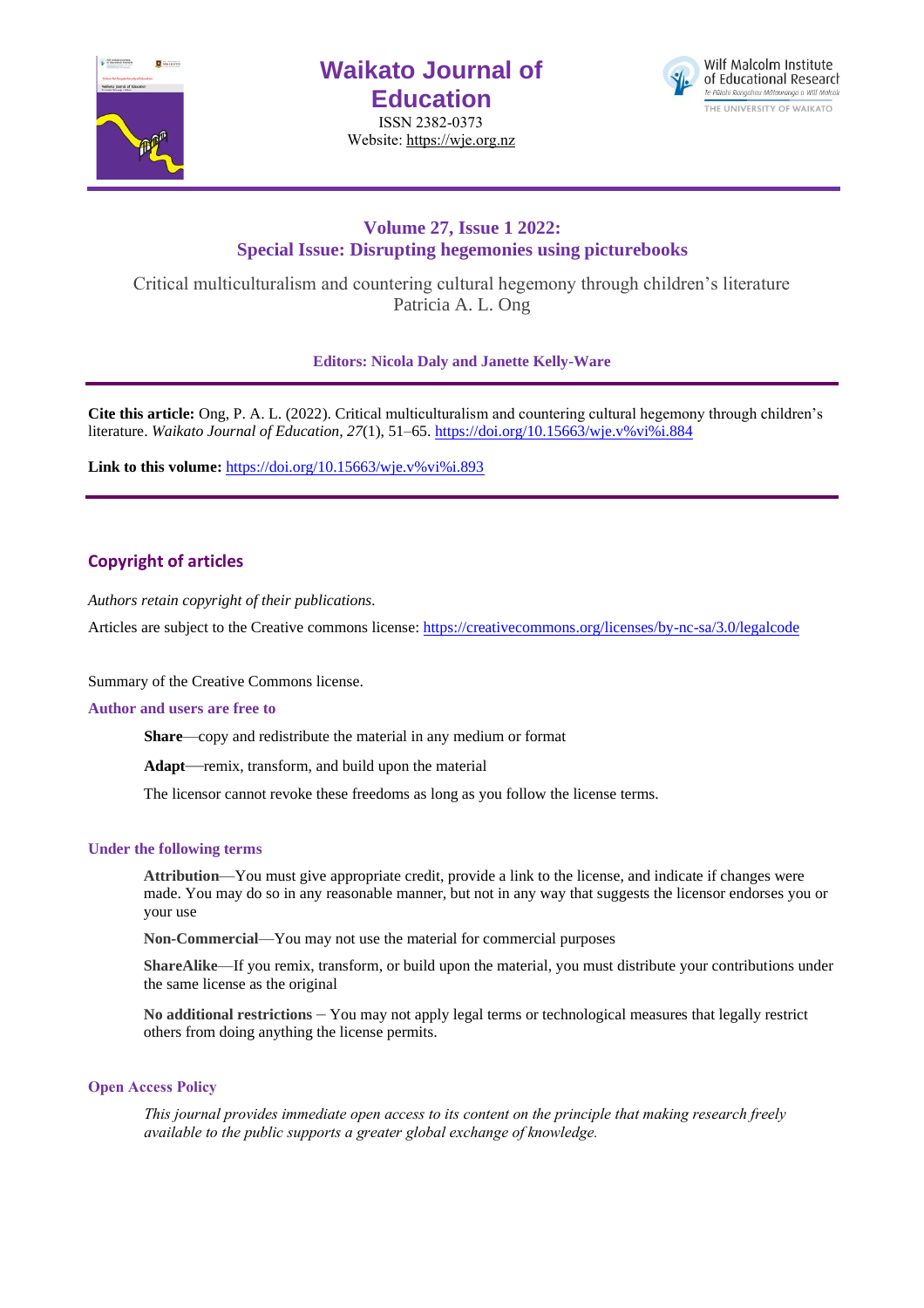# **Waikato Journal of Education**

Te Hautaka Mātauranga o Waikato



Volume 27, Issue 1, 2022: Special Issue: Disrupting hegemonies using picturebooks

# **Critical multiculturalism and countering cultural hegemony through children's literature**

**Patricia A. L. Ong** University of Waikato New Zealand

# **Abstract**

*Children's literature is potentially a starting point to present critical multicultural concepts to young learners. It may also be a medium through which historical and contemporary ideologies of society are encouraged in the young learners. This process may be viewed as a form of cultural hegemony when the choices of literature and reading materials for children are deliberately selective for content and themes. The study is based on a critical content and thematic analysis of 15 multicultural children's literature picturebooks. It aims to examine the social construction of culture, characters, and literary genres through the process of critical multicultural analysis. Code categories through content analysis of selected children's literature picturebooks were formed by both directed and conventional content analysis. These code categories include content with a social justice/equity issue, themes involving inclusivity, discovering new worlds/other cultures, language/ethnicity/religion diversity, and multidimensional characters from minority or marginalised groups. This process provides insight into counter-cultural hegemonic elements in many forms of multicultural literature. Implications are discussed in terms of culturally responsive practice and multicultural education. These multicultural and picturebook narratives provide windows to society, informing readers and learners about diverse cultural experiences.*

# **Keywords**

Multicultural literature; critical multiculturalism; cultural hegemony

# **Introduction**

Multicultural literature may be defined broadly as a body of literature that encompasses all literary genres but which typically emphasises primary characters who are members of underrepresented and/or marginalised groups whose racial, ethnic, religious or culture historically has been misrepresented or relegated by the dominant culture or ideology (Gates & Hall Mark, 2006). Two traditions of literature broadly defined are selective literature and oppositional literature (Connor, 2020; Schwartz, 1995). While the former is representative of the dominant worldviews and ideologies, oppositional literature

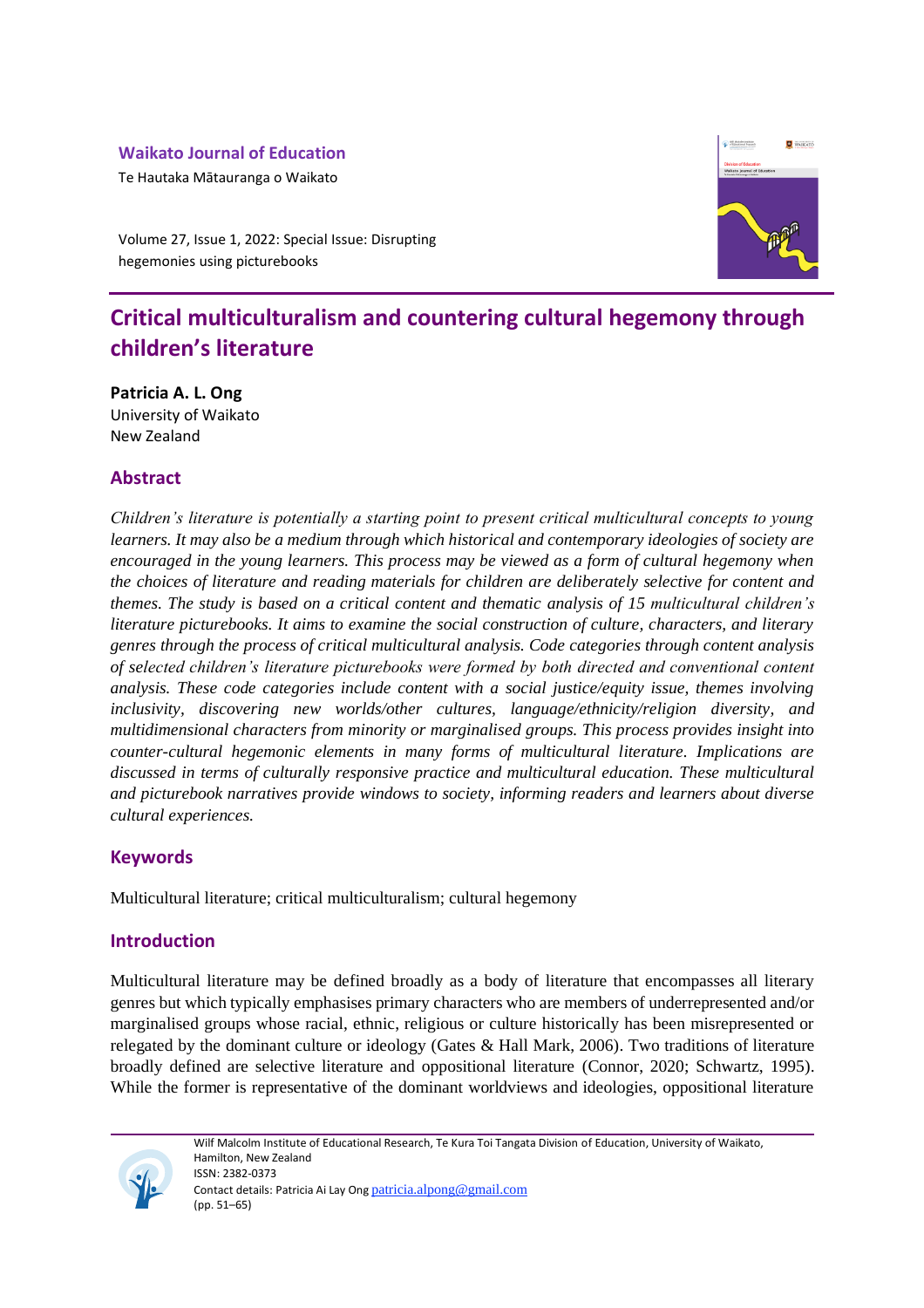counters hegemonic thinking and perspectives. Oppositional literature, therefore, attempts to destabilise inequalities by representing diverse perspectives and is aligned to a critical multicultural viewpoint.

Multicultural children's literature can play a significant role in shaping and co-constructing the perceptions and perspectives of individuals to a varying degree. Literature has been described metaphorically as a mirror to our perceptions of life and a window through another's eyes by Bishop (1990). Children's literature and picturebooks are an invaluable resource for new language, concepts, vocabulary and lessons for young learners. Certain elements of children's literature support the transfer of ideas, concepts, problem-solutions and values from the fictional into the real world. Young learners also base what they learn through a variety of literature genres to cue how information and concepts can be transferred to new and real-world contexts or whether these are only applicable to fictional story worlds. A child's age and developmental stage may constrain what he or she may gain or learn through the interactive or shared book reading with the parent, teacher or in a guided book reading in a group (Strouse et al., 2018). The young learner's comprehension and the ability to translate these values and themes to real life contexts may be enhanced when the stories contain realistic characters rather than those with fantastical or animal characters (Kotaman & Balcı, 2017). Such literature can help learners confront issues such as racism, poverty, gender equity and religious beliefs and facilitate understanding of more complex social issues and concepts related to cultural diversity. Gramsci's theory of hegemony/counter-hegemony suggests that we could consider new and diverse cultural modes through different approaches, such as critical analysis of diverse sources (Cortes-Ramirez, 2015). Children's literature, for example, may present a discourse of change or difference that is counter hegemonic to dominant ideologies and cultural norms in view of social and material inequities (Skerrett, 2017). This process may possibly provide opportunities to provoke action and advocacy for a social cause.

Studies have shown that pedagogical practice in Early Childhood Education (ECE) settings in Australia and Denmark, for example, often promote monocultural viewpoints and results in the "othering" of children from cultural backgrounds that are not of the majority (Adam, Barratt-Pugh, & Haig, 2019; Horst & Gitz-Johansen, 2010). As a result, cultural misunderstanding may arise because of a limited understanding, awareness and appreciation for cultures other than the dominant culture/s and ideologies in society. It is therefore important that young readers can experience and come to better understand their own and other cultures in authentic contexts that are relevant to the real world. The key objective of this article is to examine how children's literature and the picturebook may help to counter hegemonic ways of thinking and offer cultural viewpoints outside the dominant mainstream culture. Another approach is to examine the ways young learners can appreciate these other cultural perspectives and nurture the ability to empathise and contribute to their understanding of issues involving social inequities and possible solutions. Children's literature of the multicultural kind can provide young readers with a better understanding and awareness of cultural diversity and an appreciation of cultures other than their own, as well as social justice. Depictions and portrayals of social, ethnic and political variations potentially provoke readers to become aware of different ideologies and beliefs of contemporary society but also give voice to marginalised and minority groups (Graff, 2010; Leland & Harste, 2014). Educators can utilise these opportunities to challenge hidden cultural assumptions. Cultural, individual, collective and transnational identities of children are validated and portrayed in a variety of narratives with words and imagery in children's literature (Bradford, 2011; Pires, 2011). Stories that portray the experiences of immigrant refugees' characters from minoritised groups are forms of multicultural literature that can contribute to the disruption of hegemonic and dominant ideological beliefs, values and practices. These forms of story narratives offer different platforms and viewpoints from which new beliefs are developed and constructed. In a study by Graff (2010), teachers using children's literature that portrayed stories and lives of immigrants, themselves transitioned to new understanding of immigration as one that involved diverse groups and individuals whose identities are often constructed and represented for them by the dominant culture. It has been said that this form of multicultural literature puts a human face on a highly politicised and controversial subject (Dutro et al., 2008; Pires, 2011).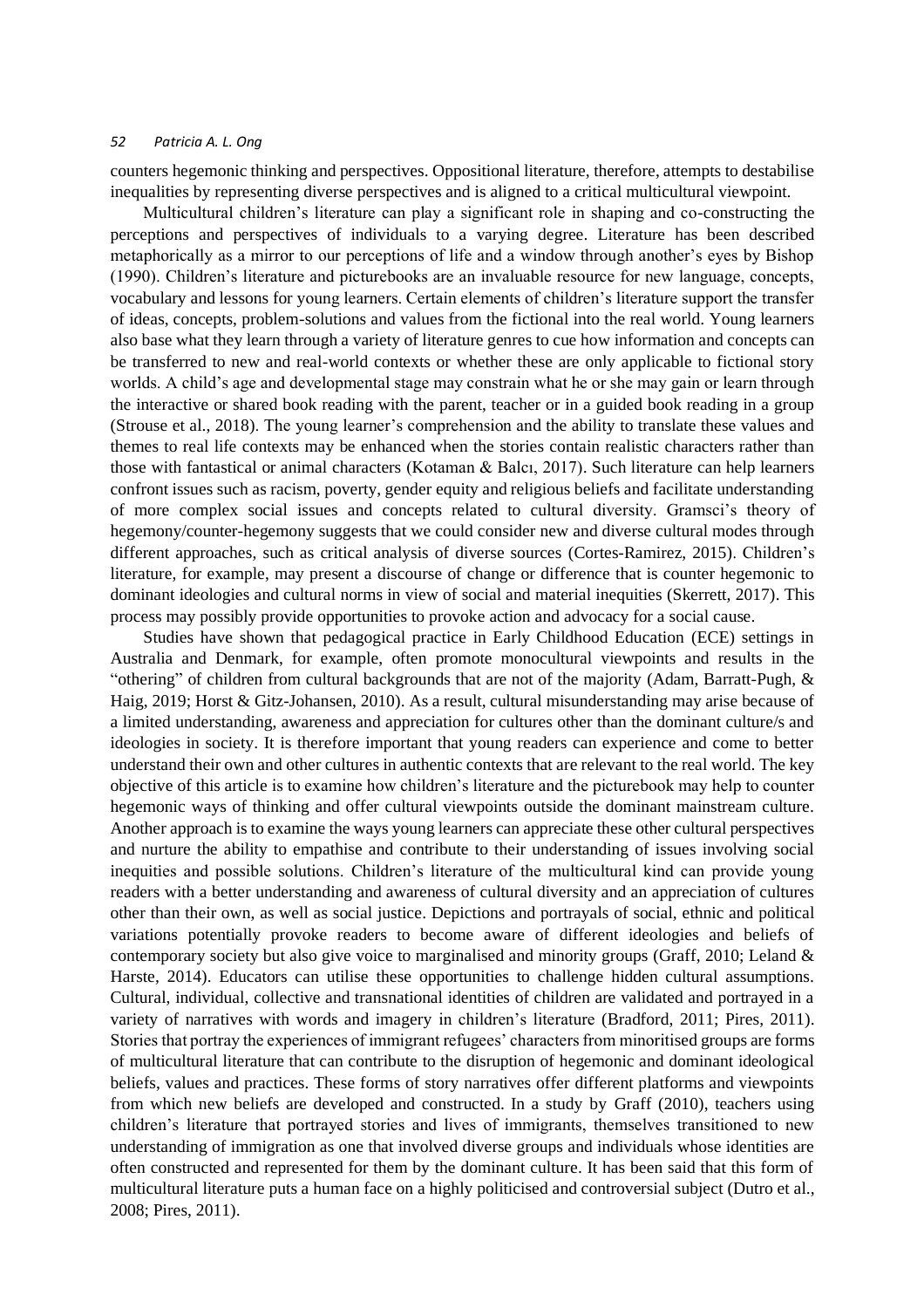#### *Critical multiculturalism and countering cultural hegemony through children's literature 53*

Children's literature can promote critical literacy in a number of ways. Leland and Huber (2014) outline several elements for identifying books that promote critical literacy. Such elements include the potential of enriching our understanding of cultural-historical perspectives as well as giving a voice to those traditionally silent or marginalised. Additional elements include critically reflecting on and questioning the dominant systems and ideologies found in our society and examining why certain groups are positioned as "others". Stories can also portray how people and individuals can act on important social issues and finally, these narratives explore how variations can actually make a difference, in terms of culture, language history, gender, race, age or disability. Bishop (1990) used the metaphors of mirrors, windows and sliding glass doors to represent the idea that books are windows that are also sliding doors to worlds that can be real or imagined, as well as the familiar or strange. Human experience through literature is transformed as it reflects back on us as a metaphorical mirror and we are able to see it as part of our own lives and lived experiences.

#### Gramsci's theory

Cultural hegemony refers to the process of constructing a collective experience through the development of values and worldview perspectives. Gramsci's analysis explains how societal hegemonies are established by the mainstream and privileged through the belief systems, values and perceptions so that these become the accepted cultural norm (Cortes-Ramirez, 2015; Gramsci, 1975). Through providing opportunities to critically reflect and examine emergent patterns of thought, feeling and ways of life and through resisting affective hegemonies, a counter-hegemonic agency is thereby created. One of the major influences of Gramsci's theory was his stance on the relationship between counter-hegemony and the affective aspects of the subaltern, oppressed and marginalised (Zembylas, 2013). Gramsci believed that the role of affect through attitudes, beliefs, values and emotions is a vital aspect of the process that challenges normative views on social and political realities (Gramsci, 1975; Merriam et al., 2005). We can make a connection between affective pedagogy that is relevant to social emotional learning and values education which prompts learners to contemplate their role and the possibility of changing the status quo through the processes of critical multicultural education (Zaidi et al., 2016).

## Liberal and critical multiculturalism

Liberal multiculturalism or pluralism provides a superficial overview of cultural diversity and maintains an essentialised and static view of cultural diversity and difference (Daniel, 2008). It does not address existing imbalances of power and the harsh realities where social and racial inequalities do exist. May and Sleeter (2010), on the other hand, define the process of critical multiculturalism as one that requires the uncovering of layers of identity, practice and seeking the deep-seated reasons for material inequalities and social inequities that exist in our current system. Critical multiculturalism looks more closely at issues within multicultural children's literature and deconstructs existing inequalities and power imbalances in everyday life (Chan, 2011; Graff, 2010). As opposed to a traditional or liberal multiculturalism perspective, critical multiculturalism calls for literature that is inclusive of minority cultures with characters and identities presented in a multi-dimensional, dynamic and well-rounded way (Connor, 2020; Smith‐D'Arezzo, 2003; Welch, 2016). Characters from minority cultures are presented with their own motivations and emotions in this form of multicultural literature, challenging hegemonic perspectives and viewpoints in society and going beyond tokenism and folklorism.

A multicultural perspective may merely constitute the observances and studying of cultural artefacts and practices of different cultures as in a liberal multicultural approach. Not all literature will be able to address the issues underlying everyday inequities and support positive transformative social change. Koltz and Kersten-Parrish (2020) use several examples where picturebooks provide a means by which children can learn about and react to social issues that the characters experience. The use of restorative circles and interactive conversations are ways by which topics about issues of social injustice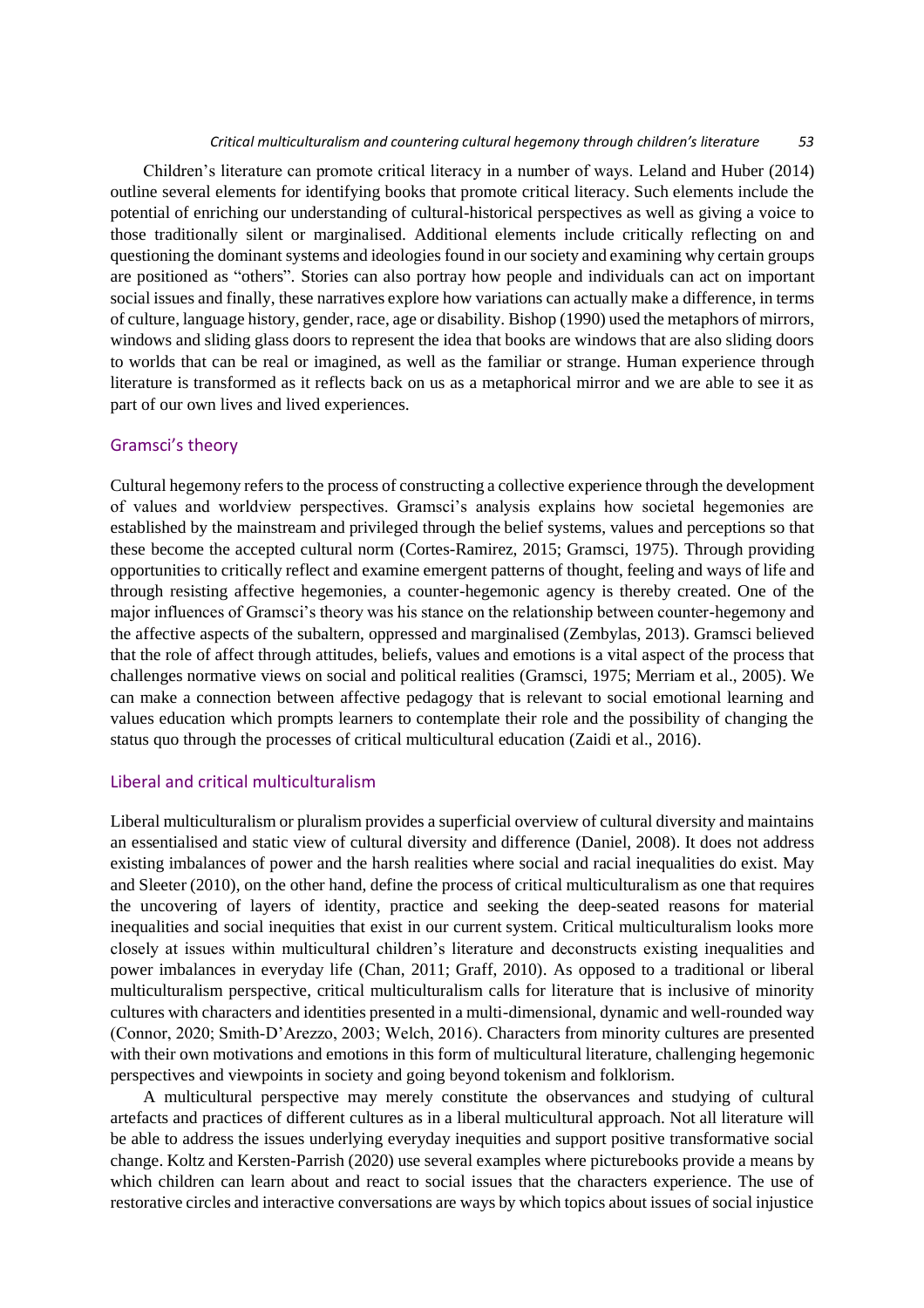raised in stories can be integrated into classroom/centre discussions. Restorative circles can promote engagement and collaborations with role playing in a safe environment so that children have the "third space" (Levy, 2008) for dialogue and conflict resolution (Koltz & Kersten-Parrish, 2020). Gutiérrez, (2008) talks about the construct of sociocritical third space in which the foundation of language and embodied practices creates a social situation that facilitates the development of a collective imagination and a shared social history (i.e., migrants) with a spectrum of challenges and trajectories.

## Countering "otherness"

Welch (2016) suggests that the pervasive whiteness of children's literature contributes to the development of racial biases and stereotypes and is an obstacle to the inculcation of values such as compassion and empathy towards others. A study conducted in the UK found that only four percent of children's books from the national library database featured a black, Asian or minority ethnic character and only one percent had a minority group main character, while a quarter of these books with a minority character featured these people only in the background. This is despite the fact that 32.1 percent of children of compulsory school age in England were of minority ethnic group origins (Ramdarshan Bold, 2019; Onwuemezi, 2018). In the New Zealand context, much consideration has been given to the range of books that cater to diversity of readers, including ethnicity, language, disabilities and family types such as single parent, same-sex parents and blended family types (Daly, 2017). In terms of ethnicity, based on a population census in 2018 (Seatter-Dunbar, 2019), New Zealand's population is becoming increasingly diverse with 70.2 percent (European), 16.5 percent (Māori), 15.1 percent (Asian), 8.1 percent (Pasifika) and 1.5 percent (Middle Eastern/Latin American/African).

Inclusive children's literature celebrates diversity so that young learners and readers become open to these differences thereby countering prejudice such as everyday racism and ableism. Inclusive children's literature can contribute to equitable and socially just outcomes for young learners. The availability, with the reading and sharing of this form of literature, help to emphasise the importance of recognising, valuing and respecting a child's family, cultural heritage, language and values that are fundamental to socially just educational approaches articulated in educational policy. To a certain degree, children's literature has been a tool by which historical and contemporary ideologies of society have been inculcated in young learners (Tesar et al., 2019). This inculcation may be viewed as a form of hegemony when the choices of literature and reading materials for children are deliberately selective for their content and themes that are relevant to contemporary policies and programmes. Thus, the choices of teachers and educators influence and steer the course of the content of the curriculum.

Monocultural, exclusive literature selections are potentially biased as opposed to multicultural literature that integrates and reflects the racial, ethnic and social diversity representative of our culturally pluralistic society and world. A study by Adam et al. (2019) with early childhood educators about their practice and a book audit found that the majority of children's books in the centres portrayed viewpoints and ideologies of the dominant culture. The resulting consequence was that of reinforcing monocultural perspectives and the "othering" of children from minority cultural backgrounds (Adam, 2021; Adam et al., 2019). To nurture a strong sense of identity, as well as an awareness, understanding and respect of others, it is vital for young readers to see their own cultures and those of others portrayed in authentic ways that are relevant to real world contexts in a wide range of books. Therefore, one key purpose of this article is to explore how children's literature can encourage counter hegemonic ways of thinking by offering cultural perspectives that are not of the dominant mainstream culture.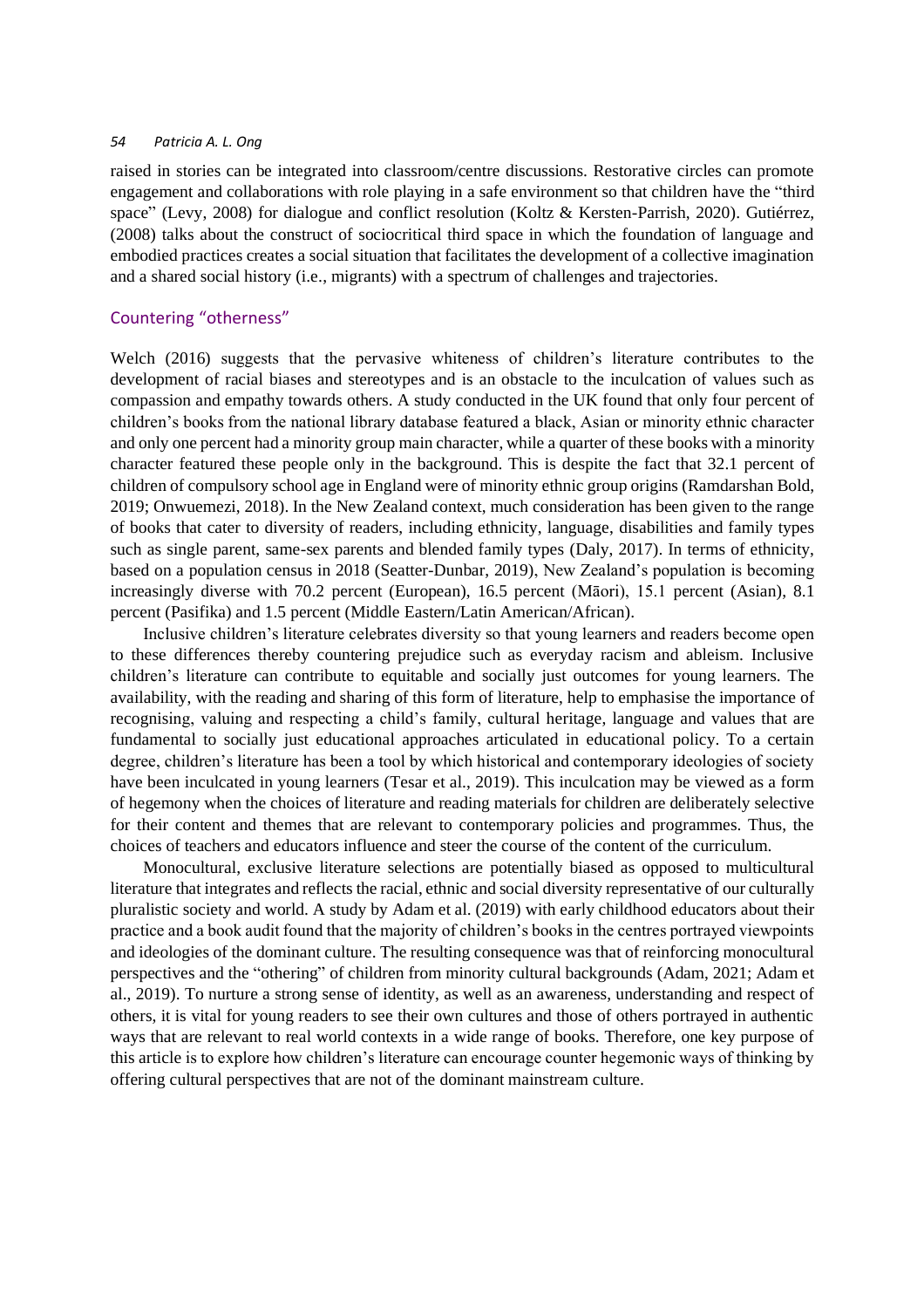# **Methodology**

Multi-layered analysis of a specific text or narrative through different lenses shape its interpretation. Thus, by juxtaposing literary, developmental, reader response, feminist, multicultural and critical multicultural lenses we may present critical questions about how the reader, the text and society are situated (Botelho & Rudman, 2009). The methodology in this study is primarily through a critical multicultural analysis approach (Daly, 2017; Graff, 2010). As texts are socially constructed, they also can be deconstructed.

### Sampling strategy

The sampling strategy in selecting multicultural literature was the use of criteria that the picturebook were forms of oppositional literature (Connor, 2020; Schwartz, 1995). Fifteen children's literature picturebooks identified as culturally diverse were used in this study. These book titles were picked up from a limited selection of "culturally diverse" titles available on the open shelves in the children's section of New Zealand public library branches. Culturally diverse titles in this context refers to books where the content contains narratives and illustrated imagery that portrayed cultures and language/s outside the cultural norm of the "West". These titles had representations of other cultures other than mainstream cultures typically depicted in children's literature and picturebooks. These books generally catered for those up to eight years, although some of the lengthier and wordier books could be suitable for those up to nine to ten years, also depending on the reading and literacy competencies of the child.

#### Critical content analysis

Content analysis involves collecting and analysing qualitative data through the use of an objective coding schematic framework to identify patterns, themes, assumptions and meanings (Lune & Berg, 2017). The coding process enables the analysis of information content in the artifacts of material culture that could include images, illustrations, music recordings and text (Hanania, 2010). For this study, the material artifact is mainly the story narrative in the picturebooks as well as to some degree the images that accompany the narratives. With these texts, the units of analysis are defined through both syntactic and semantic levels (Titscher et al., 2000)

Three forms of content analysis have been identified by Hsieh and Shannon (2005): conventional, directed and summative. Although not all three approaches can be completely separated, the two main approaches used in this study were conventional and directed. With a critical multicultural theory focus, the use of content analysis with the material in this context was mainly a combined approach of both directed and conventional forms (Braden & Rodriguez, 2016; Brakas & Pittman-Smith, 2005). Direct content analysis uses predetermined normative code categories prior to the actual analysis from the picturebook narratives. The code categories formed through a directed analysis include categories dealing with a social justice/equity focus, themes involving inclusivity, discovering new worlds/other cultures, language/ethnicity/religion diversity, multidimensional characters from minority or marginalised groups, the use of tokenism and/or folklorism. Conventional content analysis uses codes that are derived directly during the analytic process and may be based on types, such as subject, theme and values; and features, such as language types, origins, types of conflicts (Brakas & Pittman-Smith, 2005; Holsti, 1968). The selected children's literature material was read and evaluated, notes were made on specific features and content in the story narratives while ticking the boxes if they fell into the different code categories (See Table 1). An elaboration of how these titles were accepted into the different code categories is found in the thematic analysis of the findings.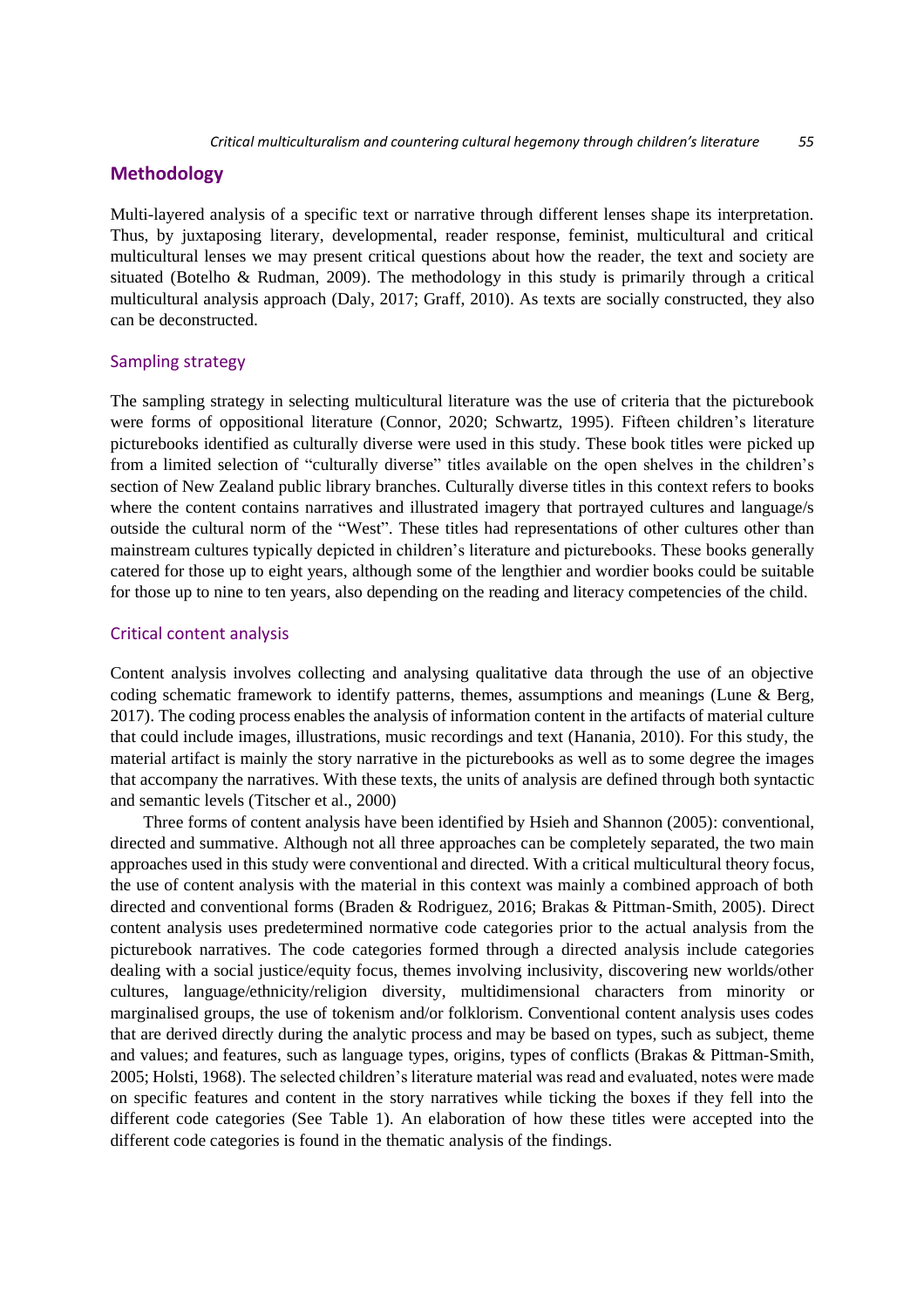# **Findings**

# Thematic analysis

The main findings based on thematic categories illustrated in the stories are elaborated as found in Table 1. The main thematic code categories are illustrated and elaborated with the selected narratives in this section and are in the order of 1) code-switching and translanguaging, 2) discovering new worlds, 3) inclusivity and intercultural friendships, 4) multidimensional minority characters, and 5) social justice issues. These themes may form part of curriculum content through sharing of these narratives in educational settings and can be viewed as countering cultural hegemonic aspects of dominant ideologies and mindsets.

| <b>Books titles</b><br>Code categories | Malalas Magic Pencil | Grandpa<br>ō,<br>Shu Lin' | Saida arrived<br>The Day | Leila in Saffron | Binging in the Chinese New<br>Year | Ten Little Dumplings | Ciao, Sandro! | The Herd Boy | The Last Night of Ramadan | Catcher<br>The Sun<br>$Maui -$ | s Hangi<br>Ruru' | The Wheels on the Tuk Tuk | You Begin<br>The Day | Khalil and Mr. Haggerty and<br>the Backyard Treasures. | My Day with the Payne |
|----------------------------------------|----------------------|---------------------------|--------------------------|------------------|------------------------------------|----------------------|---------------|--------------|---------------------------|--------------------------------|------------------|---------------------------|----------------------|--------------------------------------------------------|-----------------------|
| Code switching / translanguaging       | М                    |                           |                          | М                | М                                  |                      | ☑             | ☑            | М                         | ⊠                              | М                |                           |                      |                                                        | ☑                     |
| Cultural Pluralism                     |                      | ☑                         | ☑                        |                  |                                    |                      |               |              |                           |                                | М                |                           | ⊠                    |                                                        |                       |
| Discovering new worlds/other cultures  |                      | ☑                         | ☑                        | ☑                | $\triangledown$                    | ☑                    | ☑             | ⊠            | ☑                         | ☑                              | ☑                | М                         | ⊠                    |                                                        | ☑                     |
| Fantasy / Animal character             |                      |                           |                          |                  |                                    |                      | ☑             |              |                           | ⊠                              | ☑                |                           |                      |                                                        |                       |
| Folklorisation                         |                      |                           |                          |                  | $\triangledown$                    | ☑                    |               |              |                           | ☑                              |                  |                           |                      |                                                        |                       |
| Inclusivity/Intercultural friendships  |                      | ☑                         | ☑                        |                  |                                    | ☑                    |               |              |                           |                                | ☑                |                           | ⊠                    |                                                        |                       |
| Migrant / Refugee Narrative            |                      |                           | ☑                        | ☑                | ☑                                  |                      |               |              |                           |                                |                  |                           | ☑                    | ☑                                                      |                       |
| Multidimensional Minority Characters   | ☑                    | ☑                         |                          | М                |                                    |                      |               | ⊠            | ☑                         |                                |                  |                           | ☑                    | ☑                                                      | ☑                     |
| Race Ethnicity / Religion /Language    | ☑                    | М                         | ☑                        | ☑                | ⊠                                  | ☑                    |               |              | М                         | ⊠                              | ☑                | ⊠                         | ⊠                    |                                                        | ☑                     |
| Real life characters / events          | ☑                    | ⊠                         | ☑                        | ☑                | $\triangledown$                    | ☑                    | ☑             | ☑            | ☑                         |                                | ☑                | ⊠                         | ⊠                    | ☑                                                      | ☑                     |
| Social justice/equity issue            | ☑                    |                           |                          |                  |                                    |                      |               | ☑            |                           |                                |                  |                           |                      |                                                        |                       |
| Tokenism                               |                      |                           |                          |                  | ☑                                  | ☑                    |               |              |                           |                                |                  | М                         |                      |                                                        |                       |

| Table 1. | <b>Content Analysis into Code Categories of Selected Multicultural Children's</b> |
|----------|-----------------------------------------------------------------------------------|
|          | Literature                                                                        |

# Code-switching and translanguaging

Three of the 15 books analysed in this study have been written in English and another language. *The Day Saida Arrived* (Woodson, 2018) is a translation from the original Spanish version; *Maui—The Sun Catcher* (Tipene, 2016) has both English and te reo Māori version while *Ruru's Hangi* (Robinson, 2020) is in three languages: English, Māori and Mandarin. Seven of the books contain words from a language other than English, which can be interpreted as forms of code-switching or translanguaging (Kersten & Ludwig, 2018). There is an intimate interaction between images and text. Picturebook research has demonstrated that this relationship is related to different narrative strategies that range from the simple retelling of what is shown directly through the images to more complex interrelations. At times there are information gaps that are expected to be completed by the reader, therefore requiring the capacity to decode a variety of visual and linguistic codes (Kress & van Leeuwen, 2001; Kümmerling-Meibauer, 2013).

With nine of the 15 picturebooks analysed in this study, there is some use of the language of the minority culture represented in the story narrative woven into the English text. The two books that use the Arabic language explicitly are *Leila in Saffron* (Guidroz, 2019) and *The Day Saida Arrived* (Gómez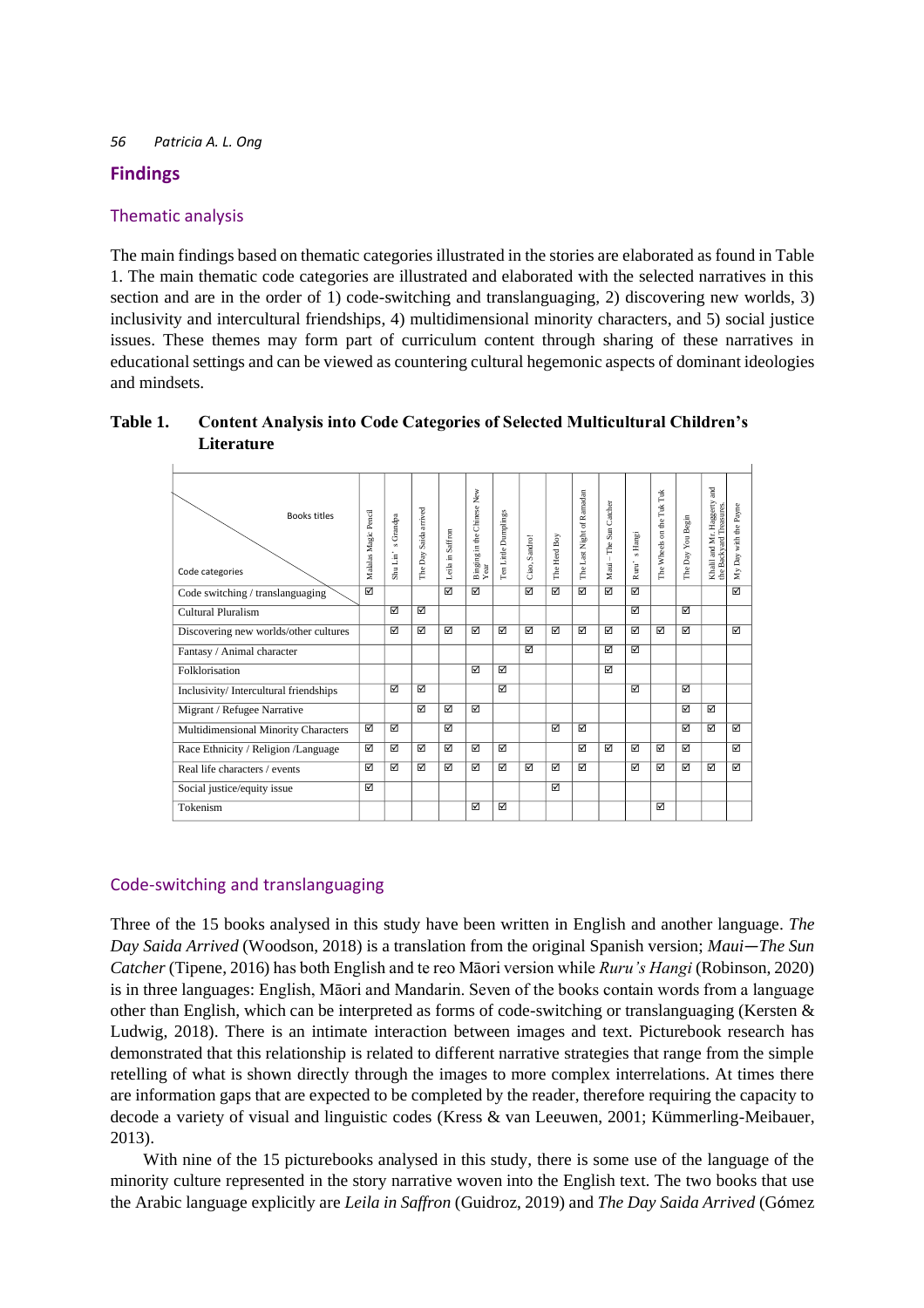#### *Critical multiculturalism and countering cultural hegemony through children's literature 57*

Redondo, 2020)*.* The protagonist in *Leila in Saffron* was a young girl of Pakistani parents, learning to appreciate her cultural heritage. Arabic words for greetings, food and family members are woven into the narrative. With *The Day Saida Arrived* (Gómez Redondo, 2020), the differences and similarities between the English language and Arabic used by Saida, the Moroccan immigrant newcomer, are described by the child's narrative voice. Some of these Arabic words are integrated into the illustrations of the story. In *The Herd Boy* (Daly, 2012), which is a story set in South Africa, there are a number of words and phrases in a few variations of languages used in South Africa, mainly Afrikaans and Xhosa. These are explained in the glossary at the back of the book, as with stories like *Leila in Saffron* (Guidroz, 2019) and *Ciao, Sandro!* (Varni, 2021). In *My Day with the Panye* (Charles, 2021), although the main narrative text is in English, there are interjections and paraphrasing in Haitian Creole with words such as *Manman* for "Mama", *panye* for "basket" and phrases like "*Pitit, pitit, zwazo fe nichli"* for "*Little by little the bird builds its nest"*.

Kersten and Ludwig (2018) argue that multilingual literature, especially picturebooks, are a means to encourage translanguaging through the promotion of a translanguaging third space for fostering multilingual literacy. This is based on the assumption that readers are at least somewhat familiar with both languages. With books that are bilingual or even multilingual (e.g., *Ruru's Hangi* [Robinson, 2020]) with the text in more than one language available, this translanguaging space may be regarded as a third space that allows learners to integrate and bring together different aspects of their linguistic repertoire into the coordinated meaning-making activity and the performance of "reading" the narrative. However, where readers or the child or children are not familiar with the other language, the use of codeswitching in languages may give them a glimpse of another world and culture through the language.

#### Discovering new worlds

According to Bishop (1982, 2007), there are both socially conscious and culturally conscious books. Culturally conscious books are those that depict the cultural traditions, customs, languages and the experiences of certain ethnicities in an authentic voice which is mostly from an insider perspective. These books communicate about specific nuances and experiences that are unique to certain groups, giving a window into the lives of such people. They may facilitate in the engagement of critical dialogue, questioning power relations from a broader perspective.

A few the picturebooks selected incorporate the theme of discovering new worlds and cultures that are not of the dominant culture in New Zealand. Three of the 15 titles are of stories that placed a newcomer or newly arrived immigrant in the midst of the narrators' cultures and illustrated cultural differences and a positive exchange between cultures. Six of the 15 titles told stories from the nondominant culture individual's viewpoint; they often place interactions within the context of another cultural setting such as Pakistan in *Malala's Magic Pencil* (Yousafzai, 2017), Venice in *Ciao, Sandro*! (Varni, 2021), South Africa in *The Herd Boy* (Daly, 2012) and Caribbean Haiti in *My Day with the Panye* (Charles, 2021). On a lighter note, the story *Ciao, Sandro!* is situated in the city of Venice. The protagonist is Sandro, a gondolier's canine companion who takes us through the streets and a few landmarks in the city to meet some of the people in the historical city. *The Wheels on the Tuk Tuk* (Sehgal & Sehgal, 2016) (the colloquial term in India and Thailand for a public transportation form like an open-air taxi or, in this case, a small bus with three wheels) is a colourful spin on the original version of *The Wheels on the Bus* (Hills, 1937) in a sing-along book. A ride on the tuk tuk in this narrative is a journey through Indian culture. The colourful illustrations symbolise the rich colours, smells, tastes and sights of the Indian town.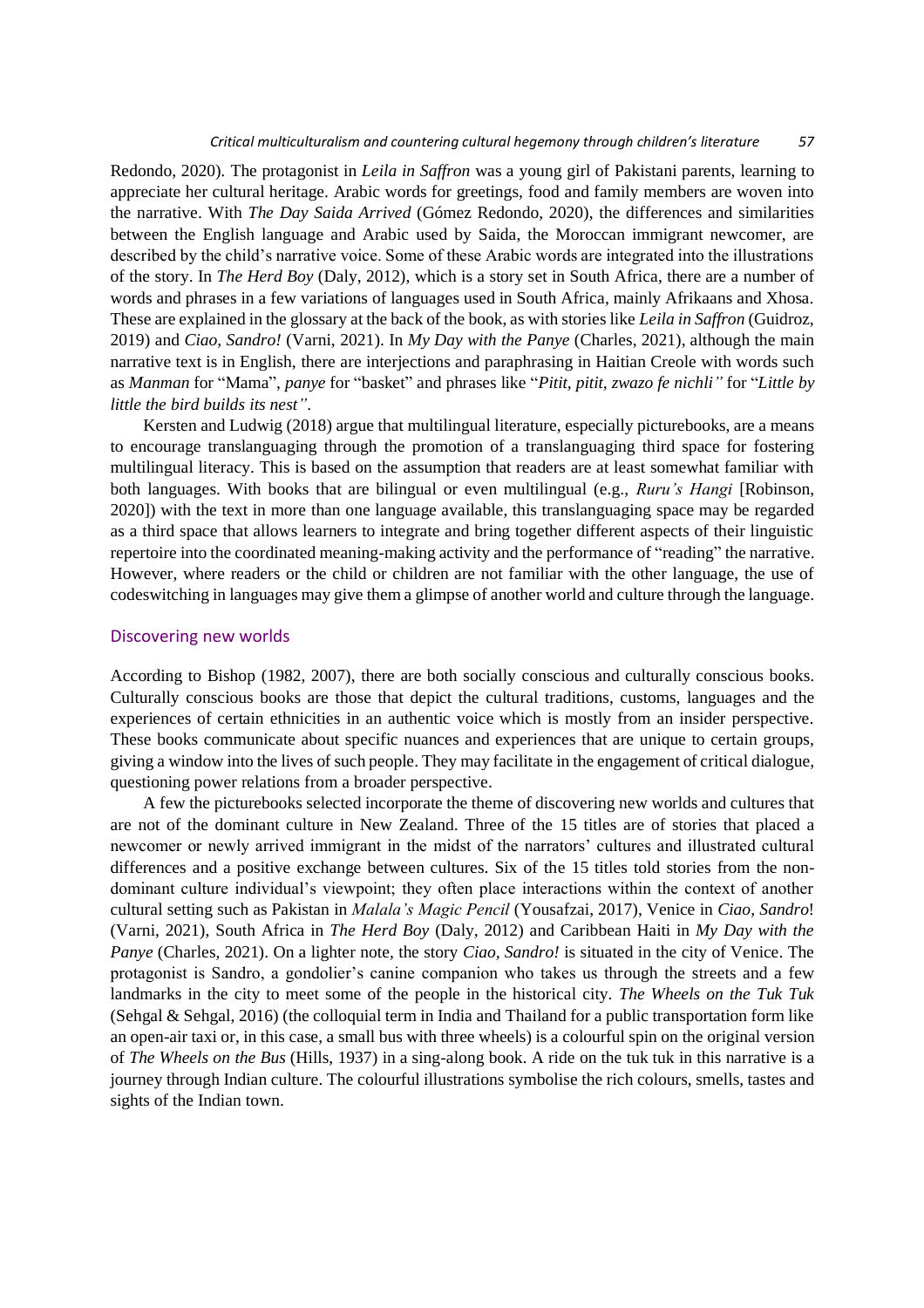#### Inclusivity and intercultural friendship

In the code category "Inclusivity", the two main titles that integrated this theme were *Shu Lin's Grandpa* (Goodfellow, 2021) and *The Day Saida Arrived* (Gómez Redondo, 2020). In the former, the theme of inclusivity is woven throughout the story. Although in uniforms, the school has a diverse community as represented in the illustration of a variety of black haired, red-haired, blonde-haired, and hijab-wearing children. The opening page shows Shu Lin with her parents, a distance away from the chaotic crowd of children. The story narrative is through the eyes of another child, Dylan, who feels empathetic towards Shu Lin, who is not only a newcomer but also has habits that are different from the other children. They are curious but mostly unsympathetic towards the newcomer. Young readers may be introduced to a culture different from their own through the illustrations that depict various symbols of Chinese culture, including a Chinese fan and Chinese brush painting of dragons and pandas. Although Shu Lin's grandpa does not speak English, he communicated through the sharing of his talent with Chinese brush paintings which Shu Lin's classmates also got the opportunity to engage with. The story's theme of inclusivity is through an empathetic viewpoint of another child as well as appreciation from the non-verbal language of an art tradition.

*The Day Saida Arrived* (Gómez Redondo, 2020) is the other main title that integrates the theme of inclusivity and is about friendship across cultures and languages. Figurative language represents the narrator's viewpoint as a classmate, who searches for the newcomer's words everywhere, including "beneath park benches, in the hollows of trees … even inside the mouths of statues" (p. 8). Saida is an immigrant from Morocco and speaks Arabic, a different language to those in her class. The exchange between the girls becomes a learning journey for both and portrays both cultures as equal, explaining that initially Saida did not speak much, and her words did not come easily. Although when they did, Saida's language was "full of B sounds and drew with those letters that sometimes look like flowers and other times like insects" (p. 14). The story is of a developing mutual friendship and how both girls explored "words of every shape, sound and size" (p. 17–18). In another title, *The Day You Begin* (Woodson, 2018), the story is centred on Angelina and her classmates who are a culturally diverse group and who have just returned to school from their vacation. These two stories highlight the challenges faced by immigrants and newcomers as well as those who are not of the mainstream culture. The inclusivity theme is emphasised as the narrative encourages all who feel like an outsider to be courageous and to find their "voice".

Four of the 15 titles specifically portrayed interactions and cross-cultural friendships in their narratives (see Table 1). Three of these titles have been discussed earlier. *Khalil and Mr Hagerty and the Backyard Treasures* (Springstubb, 2020) is about an unlikely intergenerational and intercultural friendship between a young boy and his older neighbour who share a common backyard. These stories portray the interaction of characters from a variety of ethnic backgrounds and help to nurture the attitude that does not see race as a barrier to friendship.

#### Multidimensional minority characters

The majority of the picturebook stories selected for this study have protagonists that portray people who are from a minority group in the country. Most of these children's books analysed in this study have a main character that is of a minority ethnic origin. Multicultural children's literature with the portrayal of minority characters as the protagonist help children identify not only with their own culture but also with the cultures of others, thus potentially promoting discussion about diversity (Koss, 2015). Human experience through such literature can be transformed as stories reflect back on us so that we see these characters as part of our own lives and lived experiences. Multidimensional characters from a minority culture are portrayed not just through a description of physical traits but in other dimensions, including the way they interact with other characters, experience inner conflict and are also described in terms of other character quality traits, strengths and weaknesses. Many of the titles in the selected literature have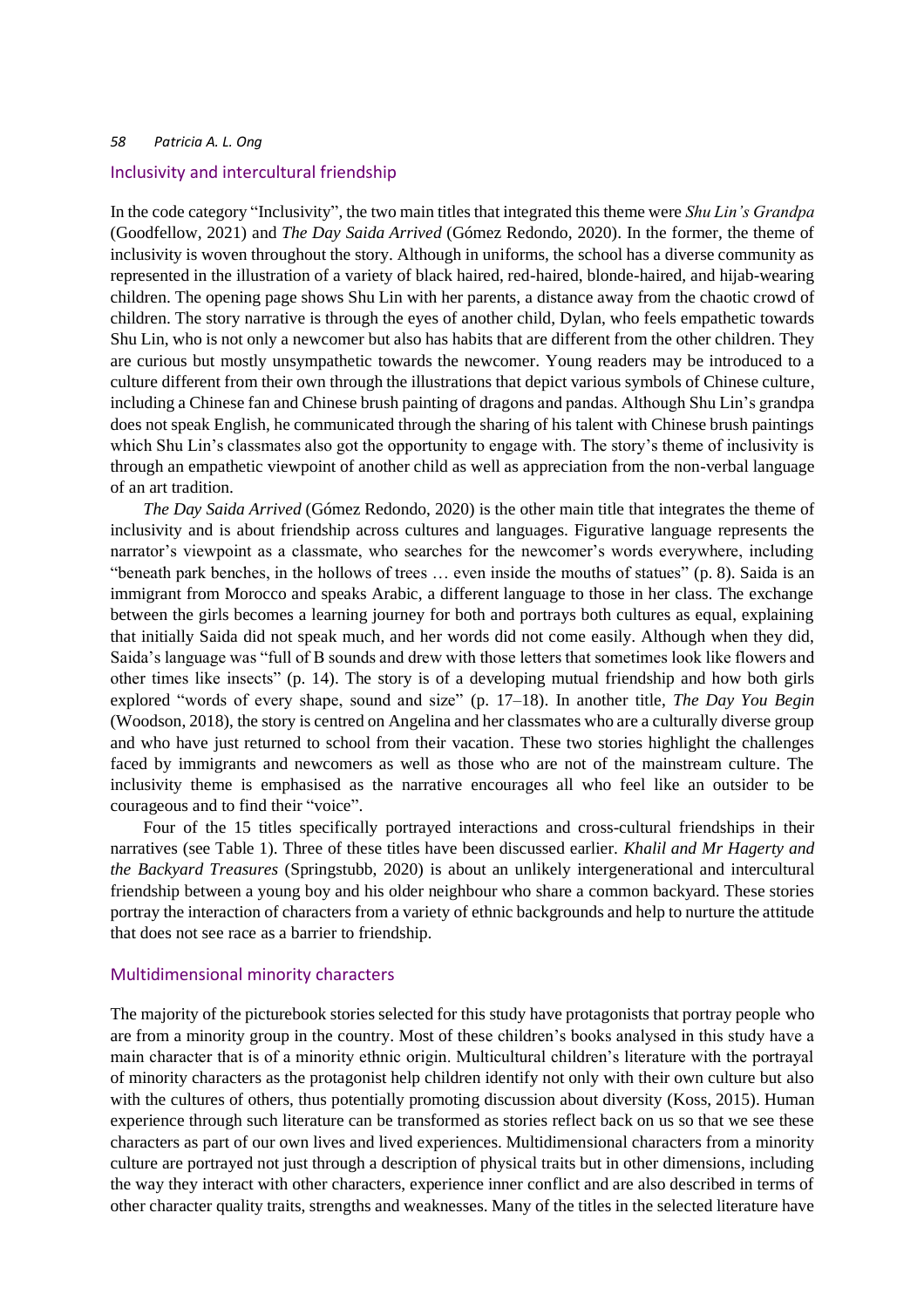protagonists who are represented in a more multidimensional way. *My Day with Panye* (Charles, 2021) is one example where a young girl, Fallon, in Haiti, a country in the Caribbean, is keen to learn the practice of the traditional way of carrying a panye or a basket on her head. The narrative also highlights the nurturing relationship between the mother and daughter through the imparting of wisdom and skills. The story is imbued sensitively with a sense of grace, destiny and belief in one's traditions and culture. Her sense of dismay is shared when she is unable to balance the panye on her first attempt. Her *manman*  is encouraging and when Fallon finally balances the panye, she is able to say: "The panye means we are graceful when the load is heavy. We are strong, even when the earth is not…" (p. 28).

#### Social justice

Stories that had themes that involve a social (in)equity issue include *Malala's Magic Pencil* (Yousafzai, 2017) and *The Herd Boy* (Daly, 2012). Although *Malala's Magic Pencil* alludes to a folktale, the story itself is an autobiographical narrative. Malala grew up in a war-torn country and when girls were forbidden under the Taliban regime to attend school and receive an education, she started to speak up publicly for the right to education for girls. In real life, Malala has been recognised for her courage and advocacy and became the youngest recipient of the Nobel Peace Prize in 2014. Such picturebooks can create awareness of social inequities in other societies different from the reader's own environment and context.

Socially conscious books have the purpose of introducing a cultural group and its unique experiences and features to the mainstream so as to make them "socially conscious" of the nonmainstream group and also at times to create awareness of the trials and tribulations of that group, usually a minority or marginalised group to the mainstream (Bishop, 2007). This can be both from an insider or outsider perspective. The main purpose of these picturebooks is to create an awareness, engender an empathetic and/or sympathetic response and contribute to greater tolerance and understanding for racial integration. This response may be through the depiction of a social issue that engenders an empathetic response towards a group or individuals that have undergone an experience such as war, poverty and so on (Gopalakrishnan, 2011). These are often told from an outsider perspective and sometimes from an insider viewpoint as in *Malala's Magic Pencil* (Yousafzai, 2017)*. The Day Saida Arrived* (Redondo Gómez, 2020), *Shu Lin's Grandpa* (Goodfellow, 2021) and *Malala's Magic Pencil* (Yousafzai, 2017) are examples of narratives where this contribution to a greater awareness and empathetic response towards social injustices or inequities may be found.

# **Discussion and conclusion**

This study provides an exploration of critical approaches to analysing multicultural literature, specifically 15 picturebooks sourced from a local public library. Critical multicultural analysis integrates various perspectives and connects reading to personal, interactive, socio-political, historical and multicultural factors (May  $\&$  Sleeter, 2010). The discussion that follows relates the selected book titles to four levels of multicultural education as well as the potential and challenges faced in using children's multicultural literature and picturebooks.

The degree or depth that the various forms of children's multicultural literature help promote and encourage multicultural education differs. Correspondingly, there are four levels of multicultural education that can be defined (Banks, 2013; Banks & Banks, 2004; Gopalakrishnan, 2011). These levels are described as the contributions approach at level one, followed by additive, transformative and finally social action approach at level four (Banks, 2004; Banks, 2013). Each level will be discussed in terms of some of the children's literature titles used in this article. The first level is also known as the contribution approach. It is almost a tokenistic or tourist approach where food, festivals and celebrations of the cultures are introduced. It is a rather superficial approach but may be an effective way to introduce new cultures to the young who might be unfamiliar and unacquainted with anything else other than their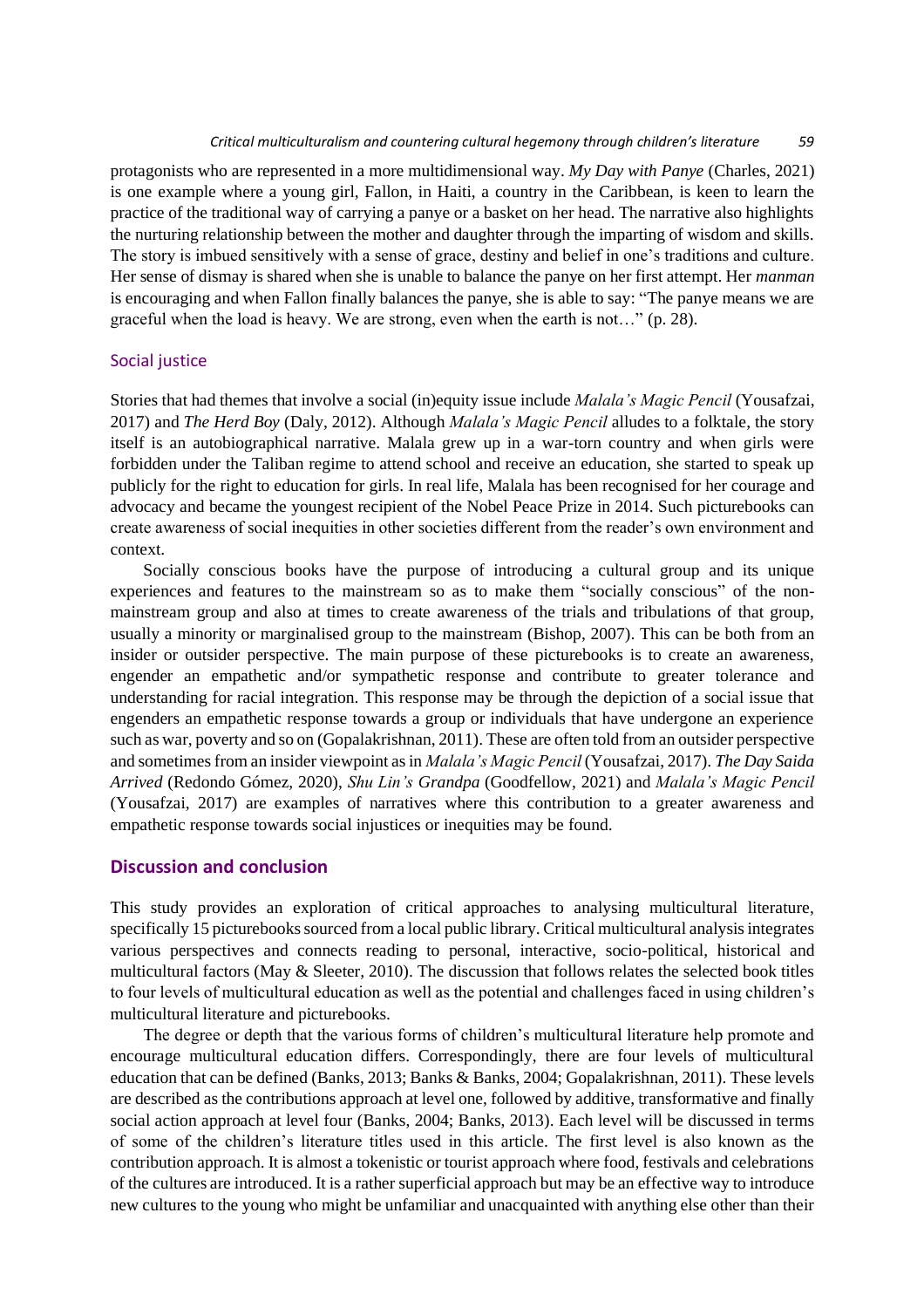own cultural norms (Pires, 2011; Schoorman, 2011). Books like *Bringing in the Chinese New Year* (Lin, 2008) and *Leila in Saffron* (Guidroz, 2021) adopt this approach. *Leila in Saffron* (Guidroz, 2021) brings in the perspective of the appreciation of one's own culture or another's uniqueness. This contribution approach may be useful for very young readers; however, it may be an inadequate approach in some respects for older readers.

The second level of multicultural education is known as the additive approach and builds on the underlying foundation with sharing of experiences and traditional stories and folktales from different cultures. In the classroom, this may also include discussing the significance of certain cultural practices or having someone of a particular culture talk about their first-hand experiences in their country. *Maui— The Sun Catcher* (Tipene, 2016) is an adaption of a Māori folktale, which can be the subject of an interactive discussion about the story and its origins. This story is also a little different as it is a modern version of a Māori mythological tale *How Maui Slowed the Sun,* retold in a modern-day setting by Tim Tipene (2016). The tale is given a contemporary twist with Maui given a superhero status, donning a crusader costume.

The third level of multicultural education is labelled transformative and helps the student to see concepts, issues, events and themes from the perspective of individuals and communities from different ethnic and cultural groups (Banks, 2013; Banks & Banks, 2004). *The Last Night of Ramadan* (Hamed, 2007) gives an insider view and authentic account of the Muslim culture through a cultural-historical, social and spiritual journey through the experiences of a young boy in the month of Ramadan. The narrative brings in the peaceful inclusion of people of other faith, such as their Jewish and Christian friends. The author's intention was to write this story primarily for non-Muslims so that others may better understand the traditions and values that Islam shares with other religions (Brakas & Pittman-Smith, 2005). *Shu Lin's Grandpa* (Goodfellow, 2021) and *The Day Saida Arrived* (Gómez Redondo, 2020) provides opportunities in the classroom to discuss issues of inclusion.

The fourth and final level of a multicultural curriculum is known as the social action level which engages students and learners to take "social action" and be an advocate themselves or work on a project to contribute towards equitable solutions or a just cause. This could be seen as a rather big challenge for young learners. *Malala's Magic Pencil* (Yousafzai, 2017), which begins with an allusion to a folktale, is a story based on the author's own experience of war and discrimination against women in her country. The protagonist in the story serves as a role model for being an advocate and activist for the education of girls in her country.

Despite the potential benefits of utilising these books that portray diverse cultures, there are some limitations in the use of multicultural literature in early learning settings. Studies have shown that many educators have a limited understanding and awareness of diversity and view diversity only in terms of visual and language difference (Berthelsen & Karuppiah, 2011). Often, the concept of cultural diversity has been perceived by teachers as a construction of the "other" or "otherness" in terms of the experiences of the mainstream in their own culture. According to Schwartz (1995), if multicultural children's literature is about "otherness", the ideological hegemony of the dominant culture will not be doubted and the prevailing power construct will not be interrogated.

There is also the danger of essentialising culture, which refers to the conception of culture and ethnic groups as a set of constant and homogeneous characteristics of individuals who belong to the group. A critical dimension of multicultural literature is the representation for a position of identity formation where there is a struggle for identity construction, particularly with indigenous authors (Botelho & Rudman, 2009; Bradford, 2011). Zembylas (2013) interprets Gramsci's counter-hegemony as a political and affective practice with possible transformative implications. A theory of postcolonial children's literature also embodies models of reading and analysis of multicultural children's literature (Bradford, 2007). Children's literature that contains both postcolonial and multicultural perspectives produced by both indigenous and non-indigenous authors and illustrators provides diverse and informed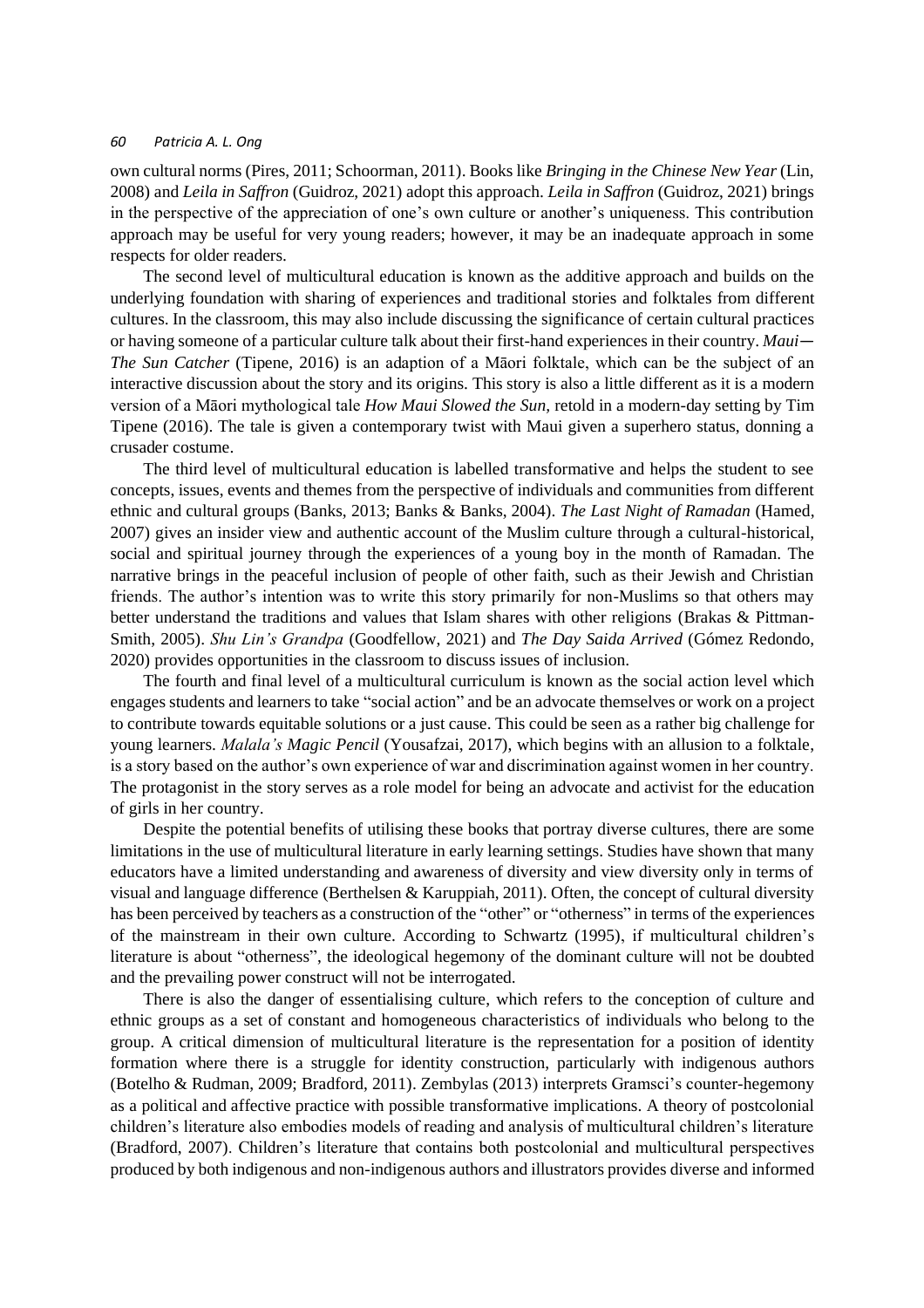representations of cultural diversity that make up a vital intervention and counter-hegemonic agency to mainstream, settler and dominant ideologies in society (Bradford, 2011; Panaou, 2008).

Empirical evidence suggests that picturebook narratives can also provide a context for being able to take on different perspectives and viewpoints of a situation and identifying with the "other". Empathy building through interactive storybooks can therefore challenge children to emotionally and cognitively understand the perspective of protagonists who may be dissimilar from themselves (Decety, 2010; Kucirkova, 2019). As in several picturebooks in the selected sample for this study, there have been characters positioned where they are able to empathise with the "newcomer" or the culturally marginalised character within the story. Such reading material may provide young learners the opportunities to learn about an empathetic response to less privileged others. Such reading can therefore encourage empathy if it nurtures in-group/out-group identification and minimises bias. The identification of the reader with the protagonist or characters who are dissimilar from the readers is the most significant contribution of children's literature and storybooks to cognitive empathy.

Children's literature has a great potential to model and impart powerful lessons to young children. In stories like *Maui—The Sun Catcher* (Tipene, 2016) and *Ruru's Hangi* (Robinson, 2020), local traditional stories and characters that are based on native birds and animals are used to provide a context for children to better appreciate Māori culture as well as the local flora and fauna in Aotearoa, New Zealand. This may give young learners in New Zealand a greater sense of collective cultural identity and understanding. Stories like *Malala's Magic Pencil* (Yousafzai, 2017)*, The Day You Begin* (Woodson, 2018) and *The Day Saida Arrived* (Gómez Redondo, 2020) impart values and nurture learning dispositions such as resilience, tolerance, respect and the appreciation of cultures of their own and/or of others

For immigrant children, books might one of the few ways that they are able to reconnect with their own cultures and construct their own ethnic identities through characters and settings from their own cultures in a formal education setting in New Zealand. Research suggests that minority children between ages two and seven often perceive conflict between their racial identity and the value of their own race in the context of their social environment (Johnston, 2009; Solano-Campos, 2015). Self-esteem is nurtured through the attachment of value and emotional significance to their own group members with the reading of multicultural literature and positive interactions that contribute to their positive self-image and identities (Nodelman, 1992; Srinivasan, 2014).

The representation of minority characters in children's literature and picturebooks influence readers' perceptions and conceptualization of themselves and others (Johnston, 2009; Srinivasan, 2014). Young learners need to identify themselves with characters in a story and see their struggles as well as their lives celebrated. When minority individuals cannot identify themselves in the stories, they may feel marginalised and devalued in society (Bland, 2016; Horst & Gitz-Johansen, 2010). Moreover, there has been much misrepresentation and stereotyping of other minority groups in 20th century in literature that have contributed to discrimination and conflicts (Ramdarshan Bold, 2019; Wilson, 2014). On the other hand, books can also send strong messages and signals to children about themselves and others in a more positive way. Thus, the picturebook that portrays and represents multi-ethnic and minority group characters in a non-biased and non-stereotypical way provide preschool children and young learners a way of affirming and embracing their ethnicity and cultural identity (Cole & Valentine, 2000).

Priorities of teachers in early childhood education settings have been in the area of language and literacy and socio-emotional learning (Adam et al., 2019). There is the potential of incorporating these learning priorities with the use of multicultural picturebooks that portray cultures other than the mainstream. It has been acknowledged that ongoing professional learning and development is important as a way of supporting educators to engage in challenging issues that are related to inclusion and diversity as well as to select and implement the use of inclusive and culturally diverse literature in engaging their students and nurturing cultural competencies.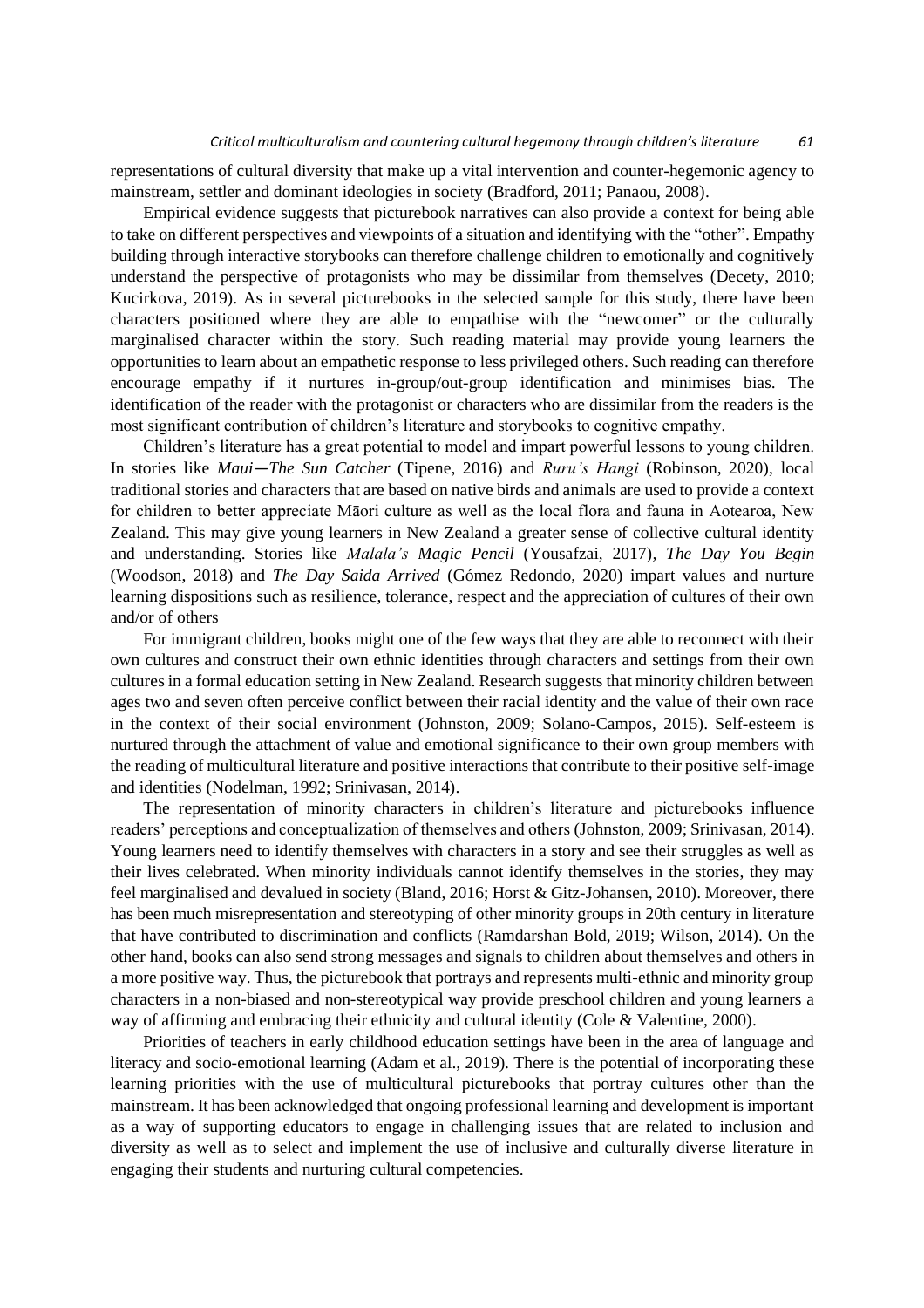## **References**

- Adam, H. (2021). When authenticity goes missing: How monocultural children's literature is silencing the voices and contributing to invisibility of children from minority backgrounds. *Education Sciences*, *11*(1), 1–18[. https://doi.org/10.3390/educsci11010032](https://doi.org/10.3390/educsci11010032)
- Adam, H., Barratt-Pugh, C., & Haig, Y. (2019). "Portray cultures other than ours": How children's literature is being used to support the diversity goals of the Australian early years learning framework. *Australian Educational Researcher*, *46*(3), 549–563. <https://doi.org/10.1007/s13384-019-00302-w>
- Banks, J. (2004). Multicultural development, dimensions and practice. In *Handbook of research on multicultural education* (2nd ed.). Jossey Bass.
- Banks, J. A. (2013). The construction and historical development of multicultural education, 1962– 2012. *Theory into Practice*, *52*(SUPPL 1), 73–82. <https://doi.org/10.1080/00405841.2013.795444>
- Banks, J. A., & Banks, C. A. (Eds.). (2004). *Handbook of research on multicultural education* (2nd ed.). Jossey Bass.
- Berthelsen, D., & Karuppiah, N. (2011). Multicultural education: The understanding of preschool teachers in Singapore. *Australasian Journal of Early Childhood*, *36*(4), 38–42.
- Bishop, R. S. (1982). *Shadow and substance: Afro-American experience in contemporary* children's *literature*.<https://doi.org/10.1002/j.2326-1951.1974.tb01138.x>
- Bishop, R. S. (1990). Mirrors, windows, and sliding glass doors. *Perspectives: Choosing and Using Books for the Classroom*, *6*(3). [https://doi.org/10.1007/978-1-4684-6557-0\\_6](https://doi.org/10.1007/978-1-4684-6557-0_6)
- Bishop, R. S. (2007). *Free within ourselves: The development of African American children's literature*. Heinemann.
- Bland, J. (2016). English language education and ideological issues: Picturebooks and diversity. *CLELEjournal*, *4*(2), 41–64.
- Botelho, M. J., & Rudman, M. K. (2009). *Critical multicultural analysis of children's literature: Mirrors, windows and doors.* Taylor & Francis Group.
- Braden, E., & Rodriguez, S. (2016). Beyond mirrors and windows: A critical content analysis of latinx children's books. *Journal of Language and Literacy Education*, *12*(2), 56–83.
- Bradford, C. (2007). *Unsettling narratives: Postcolonial readings of children's literature*. Wilfrid Laurier University Press.
- Bradford, C. (2011). Children's literature in a global age: Transnational and local identities. *Barnelitterært Forskningstidsskrift*, *2*(1), 5828. <https://doi.org/10.3402/blft.v2i0.5828>
- Brakas, N., & Pittman-Smith, S. (2005). The cultural voices of children's literature: Web site supported instruction to unify theme and content for curricular applications. *Language and Literacy Spectrum*, *15*, 3–23.
- Chan, A. (2011). Critical multiculturalism: Supporting early childhood teachers to work with diverse immigrant families. *International Research in Early Childhood Education*, *2*(1), 63–75.
- Charles, T. (2021). *My day with the panye*. Walker Books.
- Cole, E. M., & Valentine, D. P. (2000). Multiethnic children portrayed in children's picturebooks. *Child and Adolescent Social Work Journal*, *17*(4), 305–317.
- Connor, C. O. (2020). *An exploration of the extent contemporary children's picturebooks in Ireland reflect the perspective of critical multiculturalism*. Marino Institute of Education. <https://doi.org/10.46883/onc.3405>
- Daly, N. (2012). *The herd boy*. Frances Lincoln Publisher.
- Daly, N. (2017). Representations of fiversity in the revised New Zealand picturebook collection. *New Review of Children's Literature and Librarianship*, *23*(2), 172–186. <https://doi.org/10.1080/13614541.2017.1367583>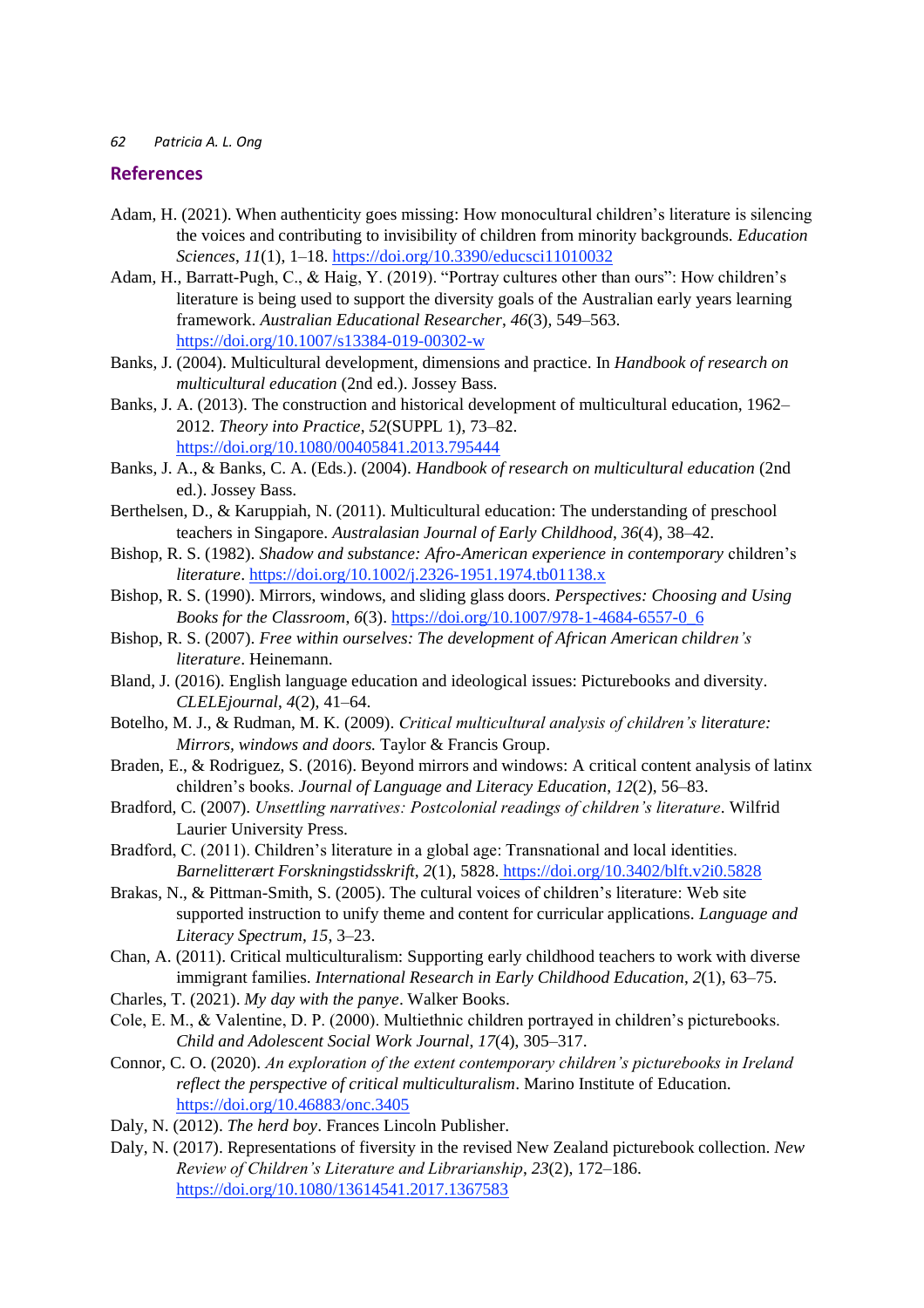- Daniel, C. A. L. (2008). From liberal pluralism to critical multiculturalism: The need for a paradigm shift in multicultural education for social work practice in the United States. *Journal of Progressive Human Services*, *19*(1), 19–38. <https://doi.org/10.1080/10428230802070215>
- Decety, J. (2010). The neurodevelopment of empathy in humans. *Developmental Neuroscience*, *32*(4), 257–267.<https://doi.org/10.1159/000317771>
- Dutro, E., Kazemi, E., Balf, R., & Lin, Y. S. (2008). "What are you and where are you from?": Race, identity, and the vicissitudes of cultural relevance. *Urban Education*, *43*(3), 269–300. <https://doi.org/10.1177/0042085907305177>
- Gates, P., & Hall Mark, D. L. (2006). *Cultural journeys: Multicultural literature for children and young adults.* Scarecrow Press.
- Gómez Redondo, S. (2020). *The day Saida arrived*. Blue Dot Kids Press.
- Goodfellow, M. (2021). *Shu Lin's grandpa*. Otter-Barry Books.
- Gopalakrishnan, A. (2011). The essentials and foundations of multicultural children's literature. In S. Gopalakrishnan (Ed.), *Multicultural children's literature: A critical issues approach* (pp. 21–48). Sage.<https://doi.org/10.4135/9781452230382.n2>
- Graff, J. M. (2010). Countering narratives: Teachers' discourses about immigrants and their experiences within the realm of children's and young adult literature. *English Teaching*, *9*(3), 106–131.
- Guidroz, R. (2019). *Leila in saffron*. Salaam Reads/Simon & Schuster Books for Young Readers.
- Gutiérrez, K. D. (2008). Developing a sociocritical literacy in the third space. *Reading Research Quarterly*, *43*(2), 148–164[. https://doi.org/10.1598/rrq.43.2.3](https://doi.org/10.1598/rrq.43.2.3)
- Hamed, M. (2007). *The last night of Ramadan*. Bell Pond Books.
- Hanania, L. R. (2010). Intellectual property and cultural expressions in a digital environment. *International Journal of Intellectual Property Management*, *4*(1–2), 96–113. <https://doi.org/10.1504/IJIPM.2010.029752>
- Hills, V. (1937). *The wheels on the bus.* America Childhood.
- Holsti, O. R. (1968). Content analysis. In G. Lindzey & E. Aronson (Eds.), *The handbook of social psychology* (pp. 596–692). Addison-Wesley.
- Horst, C., & Gitz-Johansen, T. (2010). Education of ethnic minority children in Denmark: Monocultural hegemony and counter positions. *Intercultural Education*, *21*(2), 137–151. <https://doi.org/10.1080/14675981003696271>
- Hsieh, H. F., & Shannon, S. E. (2005). Three approaches to qualitative content analysis. *Qualitative Health Research*, *15*(9), 1277–1288.<https://doi.org/10.1177/1049732305276687>
- Johnston, R. R. (2009). In and out of otherness: Being and not-being in children's literature. *Neohelicon*, *36*(1), 45–54[. https://doi.org/10.1007/s11059-009-1005-1](https://doi.org/10.1007/s11059-009-1005-1)
- Kersten, S., & Ludwig, C. (2018). Translanguaging and multilingual picturebooks: Gloria Anzaldua's friends from the other side/amigos del Orto Lado. *CLELE Journal*, *6*(2), 7–27.
- Koltz, J., & Kersten-Parrish, S. (2020). Using children's picturebooks to facilitate restorative justice discussion. *Reading Teacher*, *73*(5), 637–645.<https://doi.org/10.1002/trtr.1873>
- Koss, M. (2015). Diversity in contemporary picturebooks: A content analysis. *Journal of Children's Literature*, *41*(1), 32–42.
- Kotaman, H., & Balcı, A. (2017). Impact of storybook type on kindergarteners' storybook comprehension. *Early Child Development and Care*, *187*(11), 1771–1781. <https://doi.org/10.1080/03004430.2016.1188297>
- Kress, G., & van Leeuwen, T. (2001). *Multimodal discourse: The modes and media of contemporary communication*. Oxford University Press.
- Kucirkova, N. (2019). How could children's storybooks promote empathy? A conceptual framework based on developmental psychology and literary theory. *Frontiers in Psychology*, *10*(FEB), 1– 15. <https://doi.org/10.3389/fpsyg.2019.00121>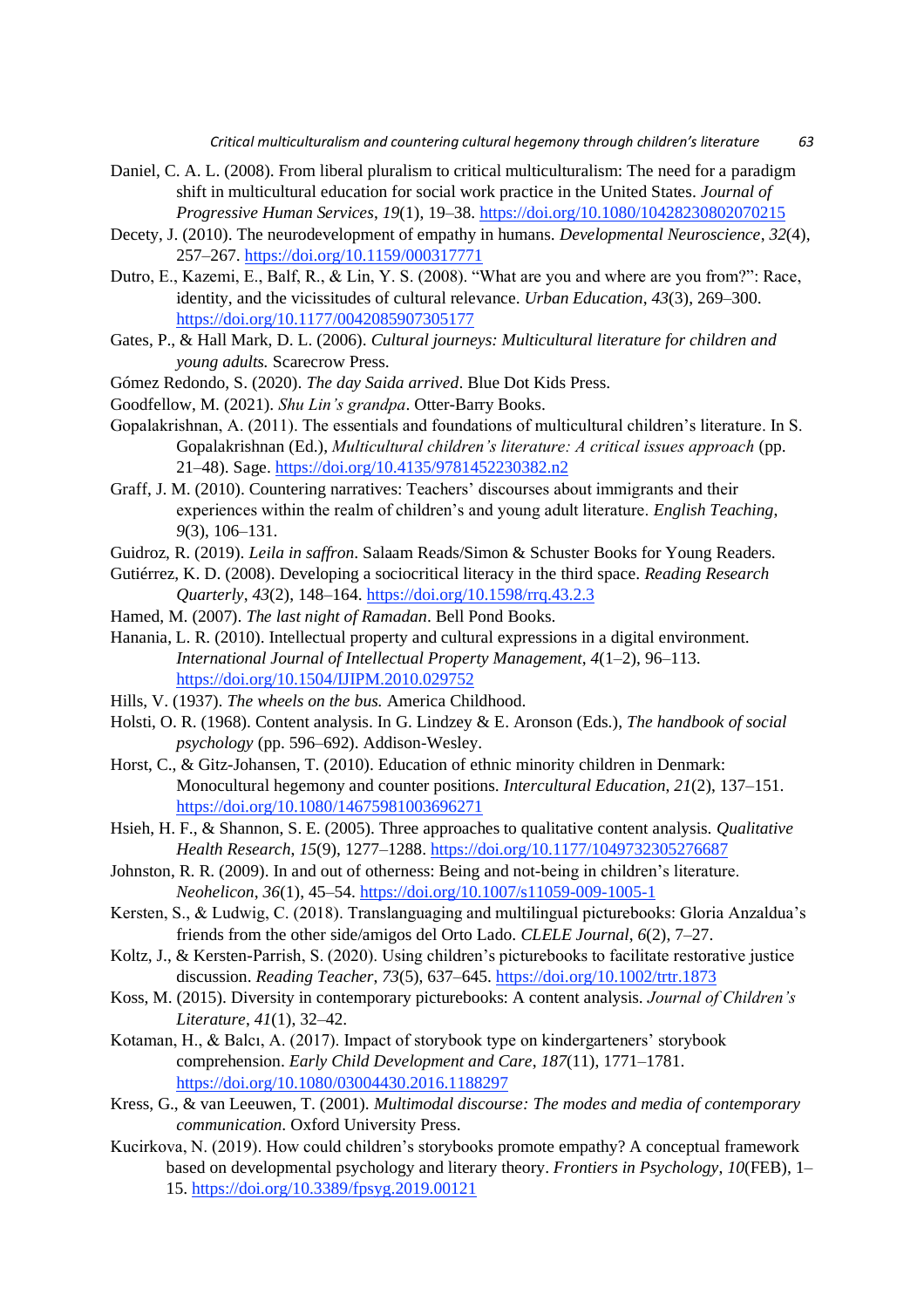- Kümmerling-Meibauer, B. (2013). Code-switching in multilingual picturebooks. *Bookbird: A Journal of International Children's Literature*, *51*(3), 12–21.<https://doi.org/10.1353/bkb.2013.0042>
- Leland, C. H., & Harste, J. C. (2014). Critical social practices: Disrupting the commonplace through critical language study. In M. Lewison, C. Leland, & J. C. Harste (Eds.), *Creating critical classrooms: Reading and writing with an edge* (pp. 85–102). Taylor & Francis.
- Leland, C., & Huber, K. (2014). Cultural resources using children's and young adult literature to get started with critical literacy. In M. Lewsion, C. Leland, & J. C. Harste (Eds.), *Creating critical classrooms: Reading and writing with an edge* (pp. 69–84). Taylor & Francis.
- Levy, R. (2008). "Third spaces" are interesting places: Applying "third space theory" to nursery-aged children's constructions of themselves as readers. *Journal of Early Childhood Literacy*, *8*(1), 43–66.<https://doi.org/10.1177/1468798407087161>
- Lin, G. (2008). *Bringing in the new year*. Knopf Books for Young Readers.
- Lune, H., & Berg, B. L. (2017). *Qualitative research methods for the social sciences*. Pearson. [http://law.gtu.ge/wp-content/uploads/2017/02/Berg-B.-Lune-H.-2012.-Qualitative-Research-](http://law.gtu.ge/wp-content/uploads/2017/02/Berg-B.-Lune-H.-2012.-Qualitative-Research-Methods-for-the-Social-Sciences.pdf)[Methods-for-the-Social-Sciences.pdf](http://law.gtu.ge/wp-content/uploads/2017/02/Berg-B.-Lune-H.-2012.-Qualitative-Research-Methods-for-the-Social-Sciences.pdf)
- May, S., & Sleeter, C. E. (Eds.). (2010). *Critical multiculturalism: Theory and praxis*. Taylor and Francis.
- Nodelman, P. (1992). The other: Orientalism, colonialism and children's literature. *Children's Literature Association Quarterly*, *17*(1), 29–35.
- Onwuemezi, N. (2018). *"Alarming" study reveals only 4% of children's books feature a bame character.* Booksellers. [https://www.thebookseller.com/news/representation-childrens](https://www.thebookseller.com/news/representation-childrens-literature-827841)[literature-827841](https://www.thebookseller.com/news/representation-childrens-literature-827841)
- Panaou, P. (2008). Political and cultural battles in a postcolonial picturebook from Wales. *International Research in Children's Literature*, *1*(1), 38–48. <https://doi.org/10.3366/e1755619808000094>
- Pires, M. (2011). "Building identity and understanding diversity" children's literature and traditional literature potential in the school curriculum. *US-China Education Review*, *A*(2), 251–262.
- Ramdarshan Bold, M. (2019). *Representation of people of colour among children's book authors and illustrators*. BookTrust. [https://www.booktrust.org.uk/what-we-do/programmes-and](https://www.booktrust.org.uk/what-we-do/programmes-and-campaigns/booktrust-represents/representation-of-people-of-colour-among-childrens-book-authors-and-illustrators/#!?q=&sortOption=MostRecent&pageNo=1)[campaigns/booktrust-represents/representation-of-people-of-colour-among-childrens-book](https://www.booktrust.org.uk/what-we-do/programmes-and-campaigns/booktrust-represents/representation-of-people-of-colour-among-childrens-book-authors-and-illustrators/#!?q=&sortOption=MostRecent&pageNo=1)[authors-and-illustrators/#!?q=&sortOption=MostRecent&pageNo=1](https://www.booktrust.org.uk/what-we-do/programmes-and-campaigns/booktrust-represents/representation-of-people-of-colour-among-childrens-book-authors-and-illustrators/#!?q=&sortOption=MostRecent&pageNo=1)
- Robinson, N. S. (2020). *Ruru's hangi*. David Ling Publishing.
- Schoorman, D. (2011). Reconceptualizing teacher education as a social justice undertaking: Underscoring the urgency for critical multiculturalism in early childhood education. *Childhood Education*, *87*(5), 341–344. <https://doi.org/10.1080/00094056.2011.10523210>
- Schwartz, E. G. (1995). Essay review Crossing borders/shifting paradigms: Multiculturalism and children's literature. *Harvard Educational Review*, *65*(4).
- Seatter-Dunbar, K. (2019). *New Zealand's population reflects growing diversity.*  <https://www.stats.govt.nz/news/new-zealands-population-reflects-growing-diversity>
- Sehgal, S., & Sehgal, K. (2016). *The wheels on the tuk tuk*. Beach Lane Books.
- Smith‐D'Arezzo, W. (2003). Diversity in children's literature: Not just a black and white issue. *Children's Literature in Education*, *34*(1), 75–94. <https://doi.org/10.1023/A:1022511917336>
- Solano-Campos, A. (2015). Children's national identity in multicultural classrooms in Costa Rica and the United States. *Research in Comparative and International Education*, *10*(1), 71–94. <https://doi.org/10.1177/1745499914567820>
- Springstubb, T. (2020). *Khalil, Mr Hagerty and the backyard treasures*. Penguin Random House.
- Srinivasan, P. (2014). *Early childhood in postcolonial Australia: Children's contested identities.*  Palgrave MacMillan.